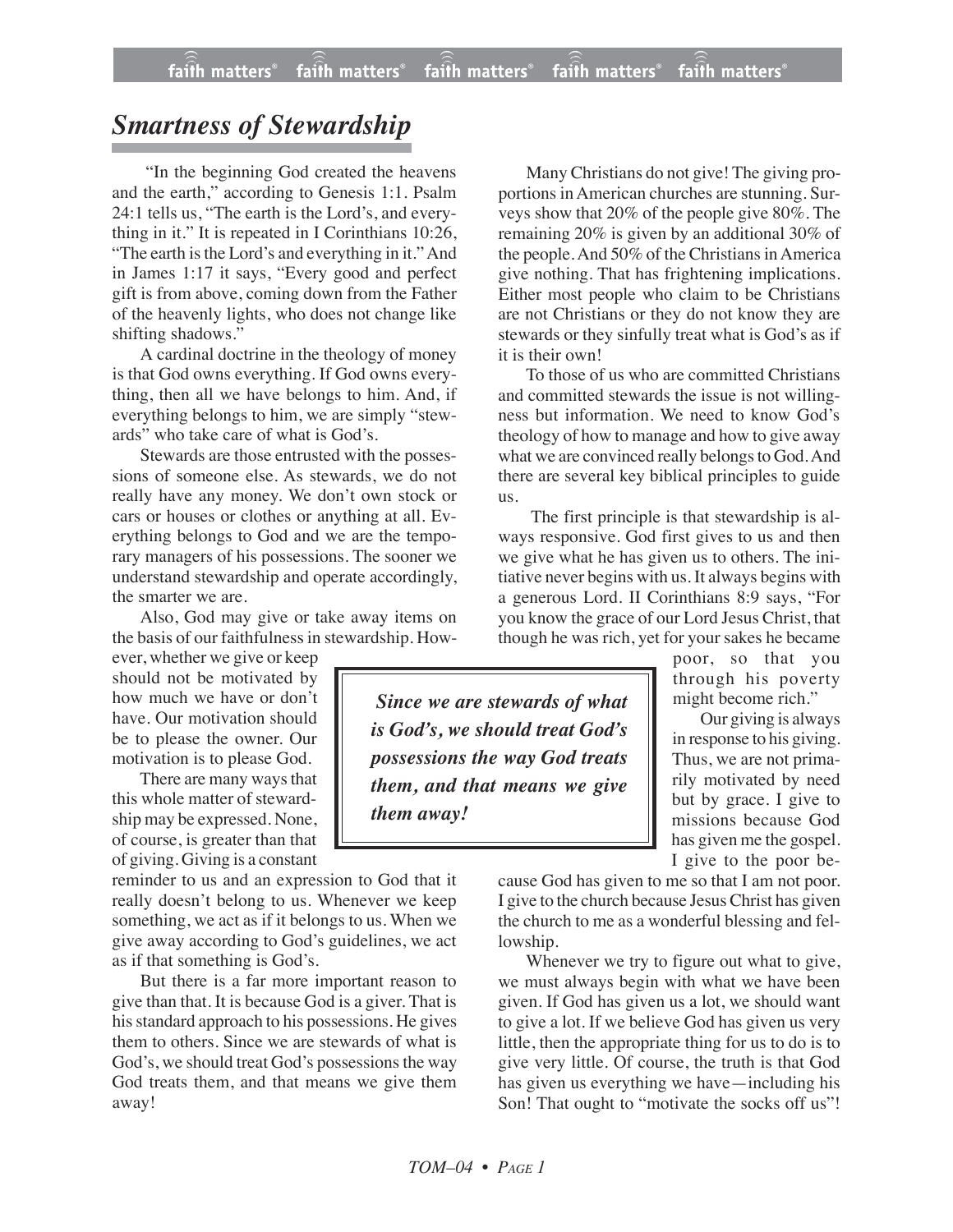God has given us everything!

God gives! We respond.

The second principle is that God's giving to us is directed. Therefore, if we are to give as God gives, then we also are to direct our giving to others. In other words, it is not just giving for the sake of giving, but it is giving that is directed somewhere specific to do God's good.

In Paul's stewardship writing to the Corinthians he speaks of a specific giving target to which money was to be directed. It was to relieve the poverty of the "poor saints in Jerusalem." Paul introduces the need in I Corinthians 16:1 and then mentions it again in II Corinthians 8:4 when he talks about "the privilege of sharing in this service to the saints."

There are numerous specific giving targets mentioned in the New Testament. Jesus observes and commends a widow giving her mites at the Temple. Paul argues in I Corinthians for the financial support of apostles, pastors, teachers and missionaries. Much mention is made of giving to help the poor.

Rarely, if ever, is directed giving individually decided. It is always a collective decision. The church decided together that their offerings would go to the poor saints in Jerusalem. This is a powerful principle. Christians are not lone rangers in spiritual growth, in ministry exercise or in financial contributions.

What does this mean practically? It means we should know where our giving is going and that its ultimate use will clearly bring glory to God and please him. We should make sure that the person to whom we give money has a genuine need and that the organization is credible.

We should also avoid unilateral giving. That's why we have the church. That's why we should all participate in the building of a budget. That's why church leaders and Christian organizations must be held accountable. We're representing God!

The third and most practical principle has to do with "how much". Knowing that all belongs to God, how much of what is his does he want us to give away and how much does he want us to retain and work with?

Many Christians believe that the answer is a tithe, or 10%. If it is a simple guideline or starting point, I think that 10% of our gross income is an okay place to start. In fact, Jesus even affirmed that in Mathew 23:23. However, if it is perceived as a strict rule to be legalistically followed—that is not New Testament stewardship. It is law, not grace, and we might perceive that God has been paid off and the remainder is ours to do with as we please. Tithing is basically an obsolete Old Testament practice that combined taxes and offerings in a law-based theocracy.

The New Testament theology of money calls for proportionate giving. For example, in II Corinthians 8:3 we read, "... they gave as much as they were able." In other words, if they had a lot, they gave a lot. If they had a little, they gave a little. That may have been measured up and down from 10%. In II Corinthians 8:12 Paul says, "... the gift is acceptable according to what one has, not according to what he does not have."

The practice here is not very hard to figure. If we have a lot of money we should give a lot of money. If we have little money we should give a little money. The combination will come out in balance according to II Corinthians 8:13-15. In other words, if you have above average income, give more than 10%. If you are below average give less than 10%. If you are very poor, give very little. If you are very rich, give very much. One very wealthy man gave 90%! The important point to remember is that everyone should give, even if it is only a penny.

The fourth principle is that giving is voluntary. Each of us must voluntarily choose if we will give and how much to give. Since it is an evidence of spirituality and stewardship, it cannot be and should not be externally determined. It's something that has to be decided on our own. Others must not tell us how much to give or manipulate us into involuntarily giving money or possessions.

In II Corinthians 8:3 Paul says that the Macedonian churches "gave as much as they were able, and even beyond their ability. Entirely on their own, they urgently pleaded with us for the privilege of sharing in this service to the saints." And II Corinthians 9:7 says, "Each man should give what he has decided in his heart to give, not reluctantly or under compulsion, for God loves a cheerful giver." The Greek word here is *hilarion,* which means "hilarious". God loves a hilarious giver. So, it should make you want to laugh out